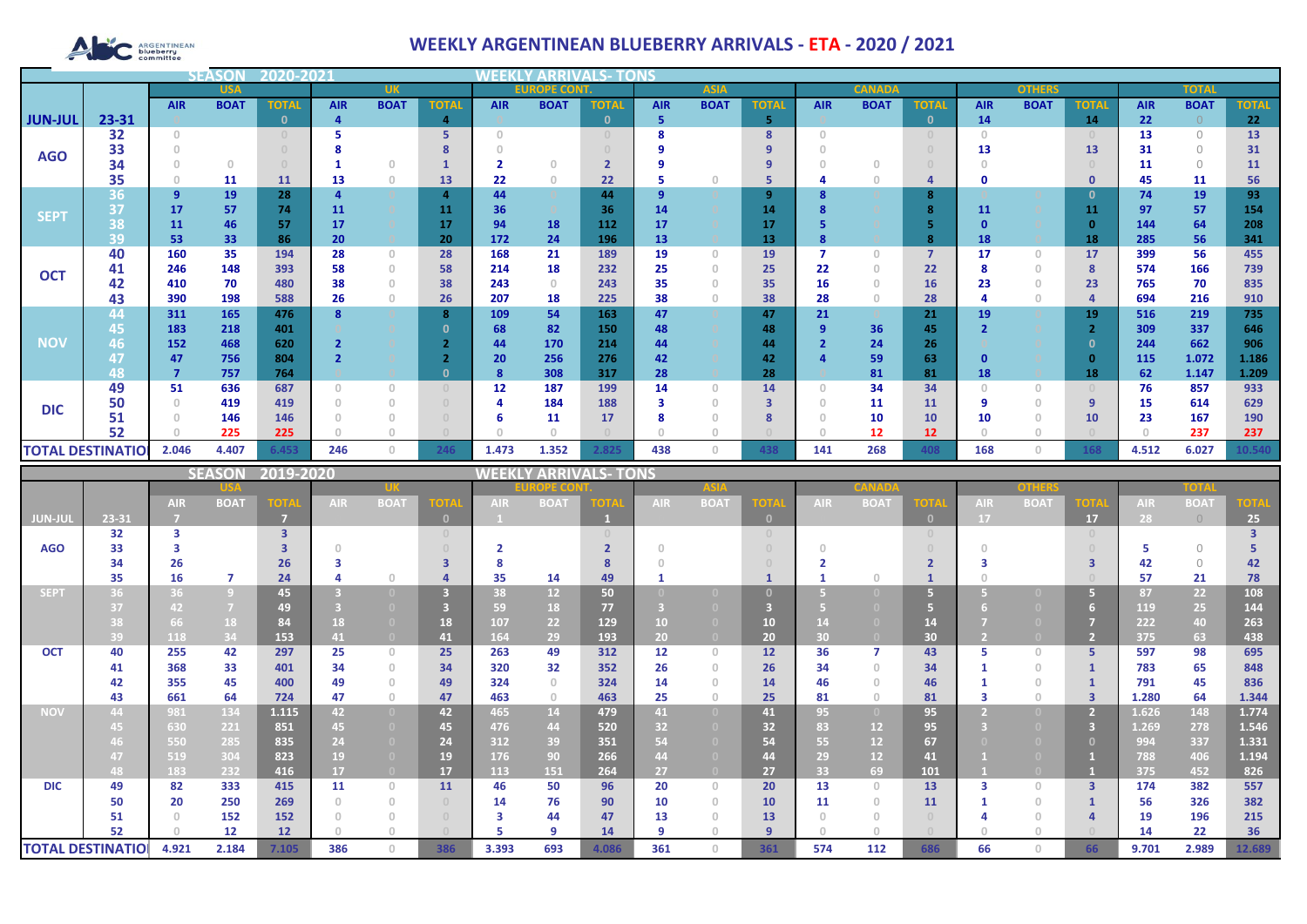#### **WEEKLY ARGENTINEAN BLUEBERRY ARRIVALS - ETA - 2020 / 2021 - ALL DESTINATIONS**



**WEEKLY ARGENTINEAN BLUEBERRY ARRIVALS - ETA - 2020 / 2021 - U.S.A.**

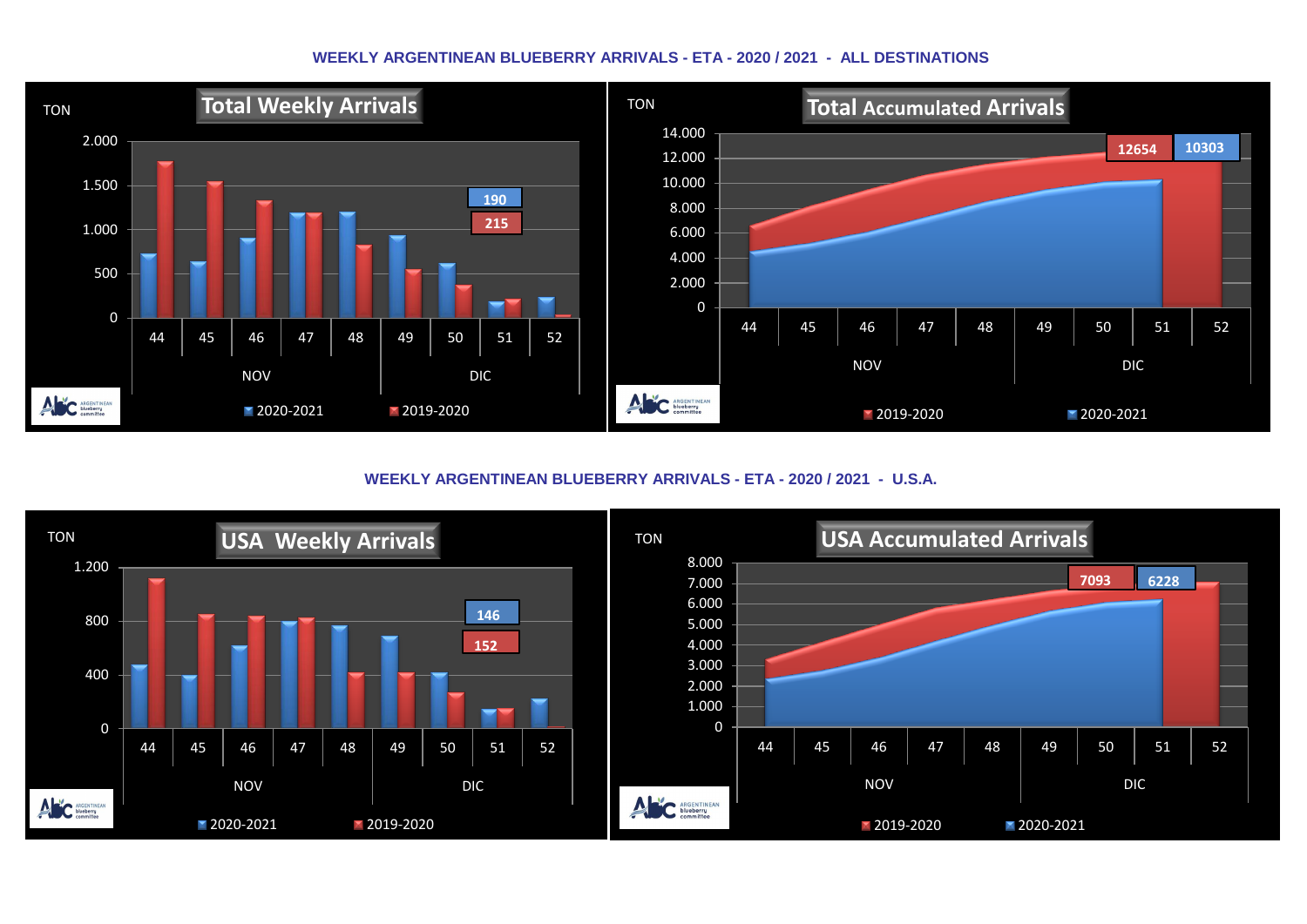#### **WEEKLY ARGENTINEAN BLUEBERRY ARRIVALS - ETA - 2020 / 2021 - UK**



**TON Cont.EU Accumulated Arrivals**